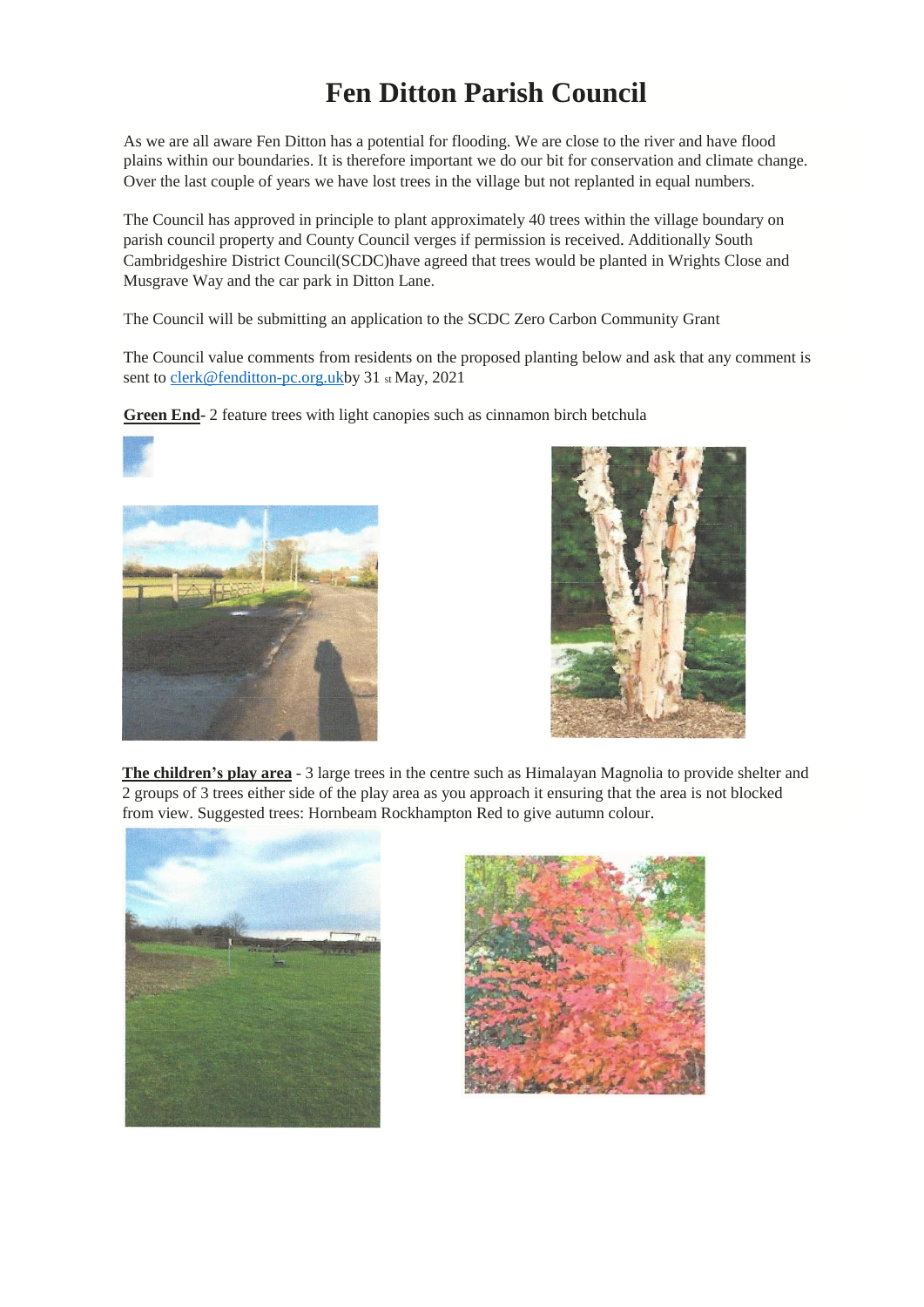## **Fen Ditton Parish Council**

**The Cemetery**- plant small trees such as crab apple and hawthorn and re-establish native hedging along the Stanbury Close boundary and a hornbeam hedge along the railings with narrow forms of native trees





**Verge outside 29 and 31 High Street** - at least 5 trees such as quince, medlar, cherry and a Liquid Amber (otherwise known as a tulip tree) outside number 31 as a statement tree.